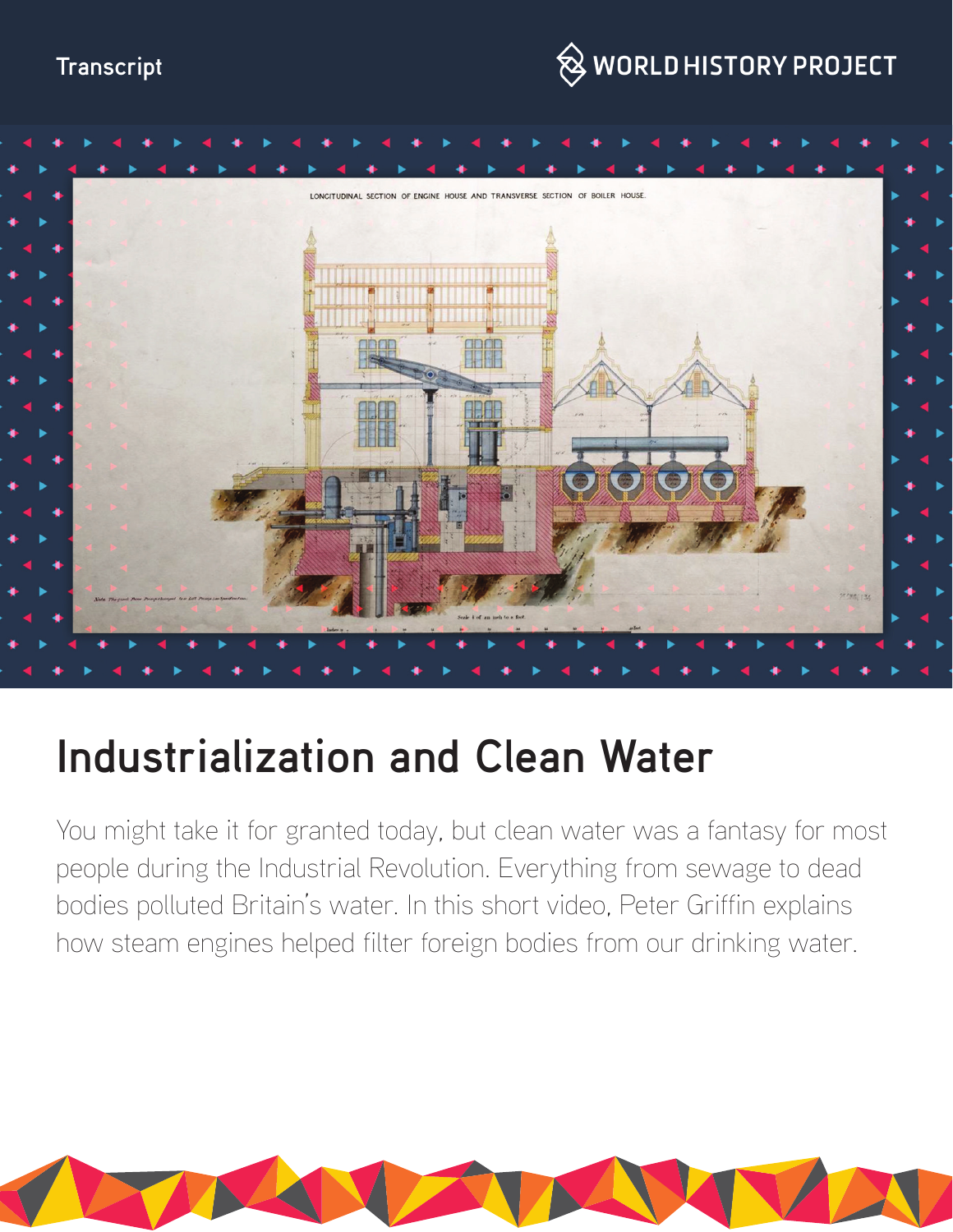

### **00:01**

*Nick Dennis stands with Peter Griffin at the Nottingham Industrial Museum*

#### **00:35**

*Video footage of large water pumps and steam filling the room* **Cess pit:** *an underground pit for the disposal of sewage*

### **01:07**

*Portrait of Thomas Hawksley*

## **01:50**

*Video footage of the rotated beam engine*

*Very detailed drawing of Thomas Newcomen's steam engine*

# **02:35**

*Footage shows the rods that drive the underground pump* 

NICK: I'm here with Peter Griffin to talk about the problem with water during the Industrial Revolution. So Peter, what was the issue with water?

PETER: Basically, as the population grew and became more densely compact, the sewage was contaminating the drinking water, and obviously was a major health issue. Some people had cess pits in their cellars, and this could lead, obviously, to production of Methane gas in the cellar, which could then explode or asphyxiate people. Most of the public wells were in churchyards, very contaminated by rotting bodies, and the water supply, it was absolutely terrible.

So, Thomas Hawksley pioneered the use of a system. The first one he built was at Trentbridge in Nottingham, and it's unique in that he kept the water pressure on 24/7, so you didn't get contaminated water going back into the main. He built it on the side of the river. He built brink line chambers with gravel in them to filter the river water. It then went through cast-iron pipes to a steam-powered pumping station. Pump the water through cast-iron pipes to a totally enclosed brick built reservoir. So there's no possibility of contamination, and the water then ran down by cast-iron pipes to the streets, and finally to lead pipes into people's houses or standpipes.

This is what's called a rotated beam engine, operating on the Cornish cycle. In 1712, Thomas Newcomen invented the first practical, usable steam engine. But it worked on the vacuum system, they put steam into the cylinder, followed by a jet of cold water, which condensed the steam, creating a vacuum, which sucked the piston down. It's deliberately designed so that the pumping end was heavier, and that would then pull the piston up, you then put more steam in, put a jet of water in, that condensed the steam, create a vacuum, pull the piston down. Steam piston went down, water piston came up top.

NICK: So what kind of machinery did this power?

PETER: This powered water pumps. Over here you can see two rods, parallel rods. They drove a pump that was 110 feet underground, about 35 meters in metric—there's a well drill down into the bunter of sandstone which underlies Nottingham—so rainwater fell in the hills outside the town, filtered through the rock, and was clean, totally uncontaminated. This pump pulled the water up to the surface, and you can see the design of these rods—they're parallel.

Before his waterworks came into use, there was a major cholera outbreak, part of the globalization post the Napoleonic war, spread cholera and typhoid from all over Europe and North America. And the outbreak before Hawksley's clean water supply caused heavy casualties throughout Europe, particularly around the UK.

**03:28** There was another outbreak after his water supply came into use, and the casualties in Nottingham then were notably less than in the first outbreak and less

2